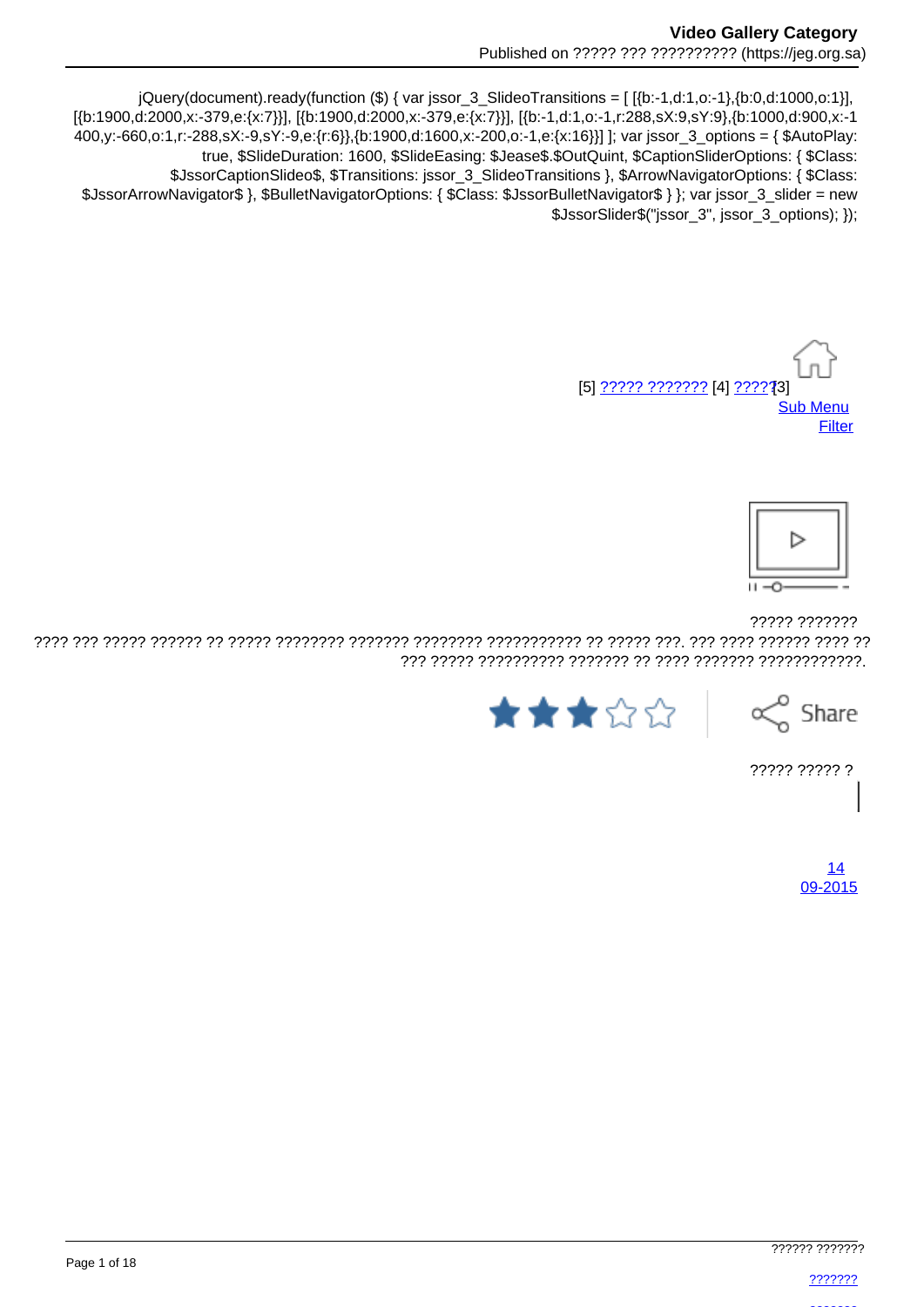## Video Gallery Category<br>Published on ????? ??? ??????????? (https://jeg.org.sa)

| ghcq3                                                                    | ورجين فأراجة فأجالهم في المبرون                 |  |
|--------------------------------------------------------------------------|-------------------------------------------------|--|
|                                                                          |                                                 |  |
|                                                                          | إخبر المصوية<br>what have B                     |  |
|                                                                          |                                                 |  |
| اوشخرا                                                                   | النتركة                                         |  |
| الفأكلين                                                                 | الجواد                                          |  |
|                                                                          | الهائف                                          |  |
|                                                                          | 論                                               |  |
| $\epsilon_{\rm quas}$                                                    | الفقد                                           |  |
| ships! pol/Postal Code                                                   | A                                               |  |
| " Next only<br>(1991) 1948<br>$277917 - 27793$                           | " unit)<br>الألمت                               |  |
|                                                                          | المنتوف الطبخية<br>$m = 1$                      |  |
|                                                                          | فأكدمن نوافر البريد الإثنترونب                  |  |
| reported al electronic and a state of the control<br><b>ICERTIFICATE</b> | <b>Tues Wilson, Y</b><br>abdulwahir_2@eahoo.com |  |
|                                                                          | الشهري                                          |  |

 $[6]$ 

[6] ????? ??????? ?? ????? ??? ?????????...

[6] ??????

 $\frac{14}{08 - 2013}$ 

777777 777777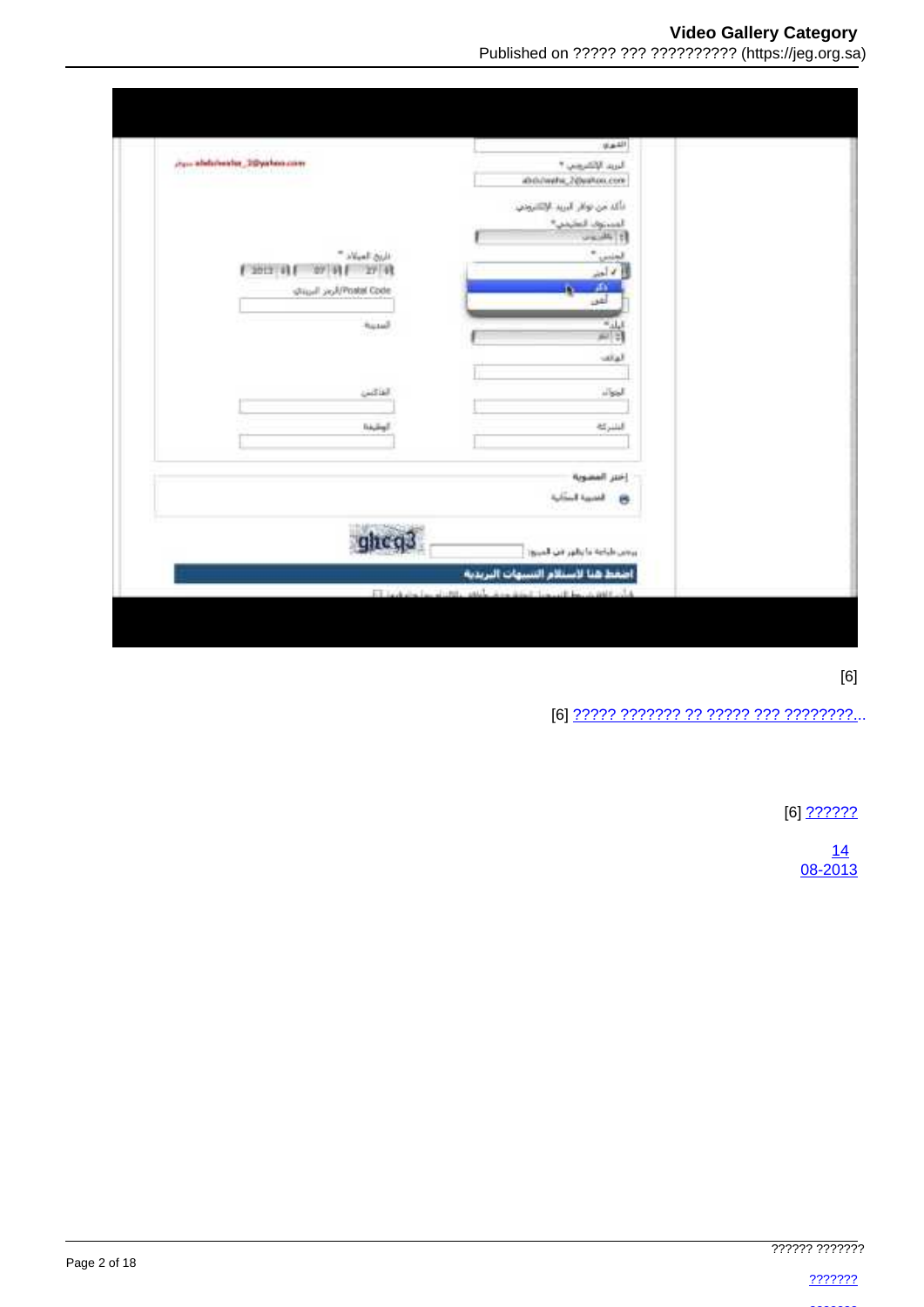

## $[7] \centering% \includegraphics[width=1.0\textwidth]{images/TrDiC-Architecture.png} \caption{The 3D (top) and the 4D (bottom) of the 3D (bottom) and the 4D (bottom) of the 3D (bottom) and the 4D (bottom) of the 3D (bottom). The 3D (bottom) is 3D (bottom).} \label{TrDiC-Architecture}$

<u>יִזְיִזְיִזְיִזְיֹן זִיִזְי דְּיִזְיֹן זִי דְּיִזְיִזְי זְיִזְי</u> [7]

 $[7]$  ??????

 $\frac{18}{03 - 2013}$ 

777777 777777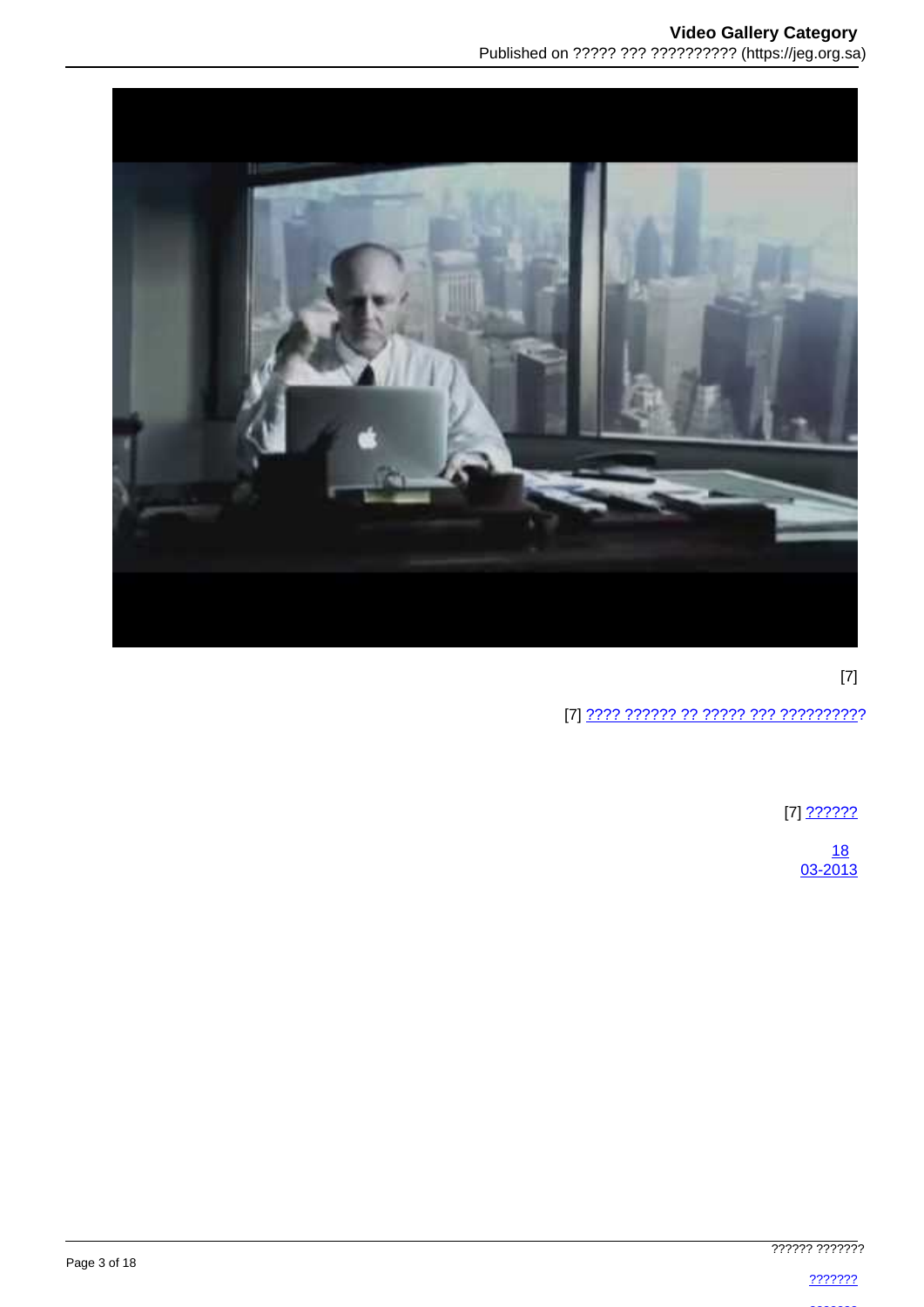

 $[8]$ 

[8] ????? ?????? ?????? ??? ?????????? 2... 77777 777777 777777 777 777777777 2013

[8] 222222

 $\frac{17}{03 - 2013}$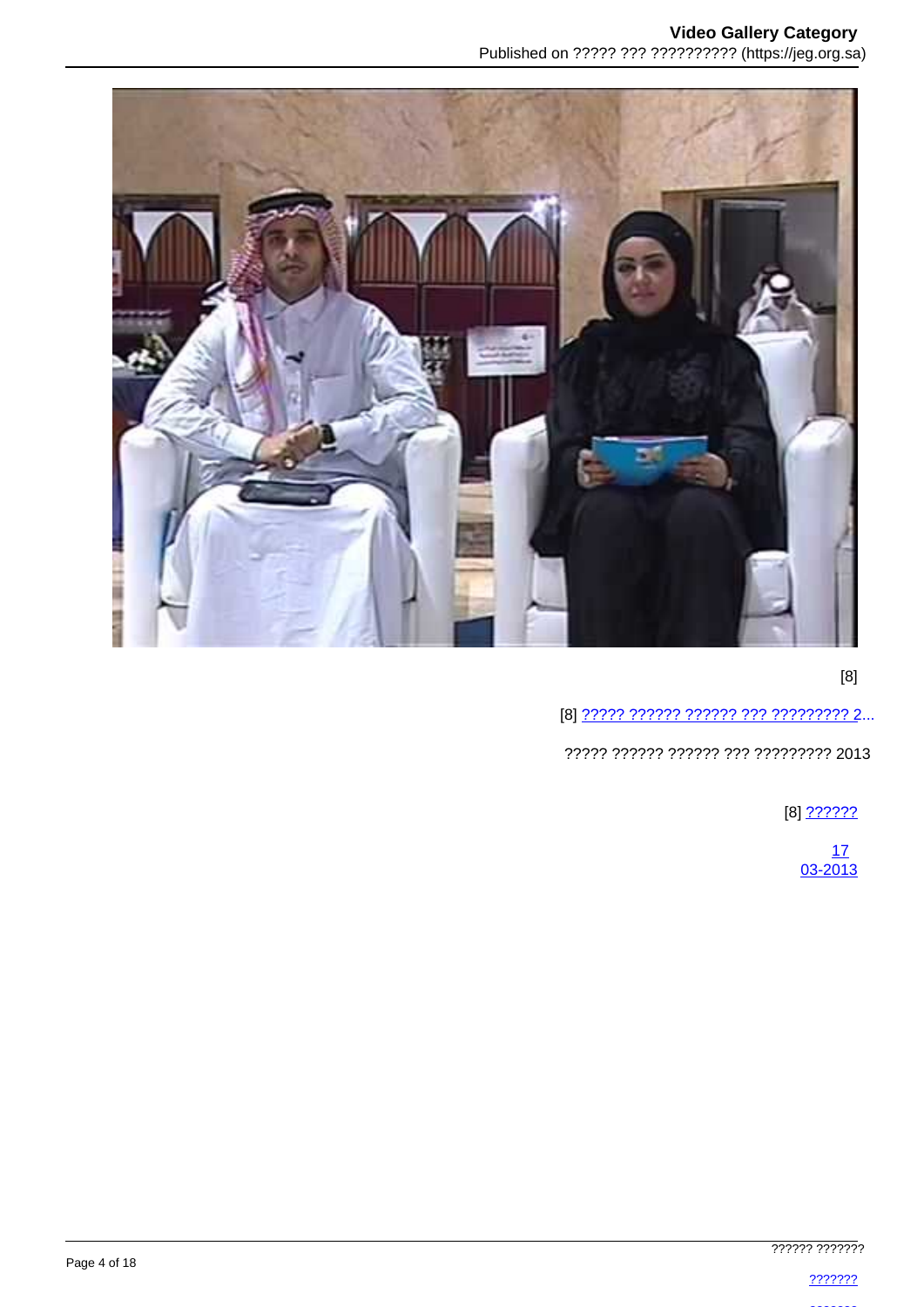

 $[9] % \begin{center} \includegraphics[width=\linewidth]{imagesSupplemental/Imers.png} \end{center} % \vspace*{-1em} \caption{The image shows the number of parameters of the estimators in the left and right.} \label{fig:limall}$ 

[9] ????? ??? ?????????? 2013: ????? ???... ????? ??? ????????? 2013: ????? ?????

[9] ??????

 $\frac{16}{03 - 2013}$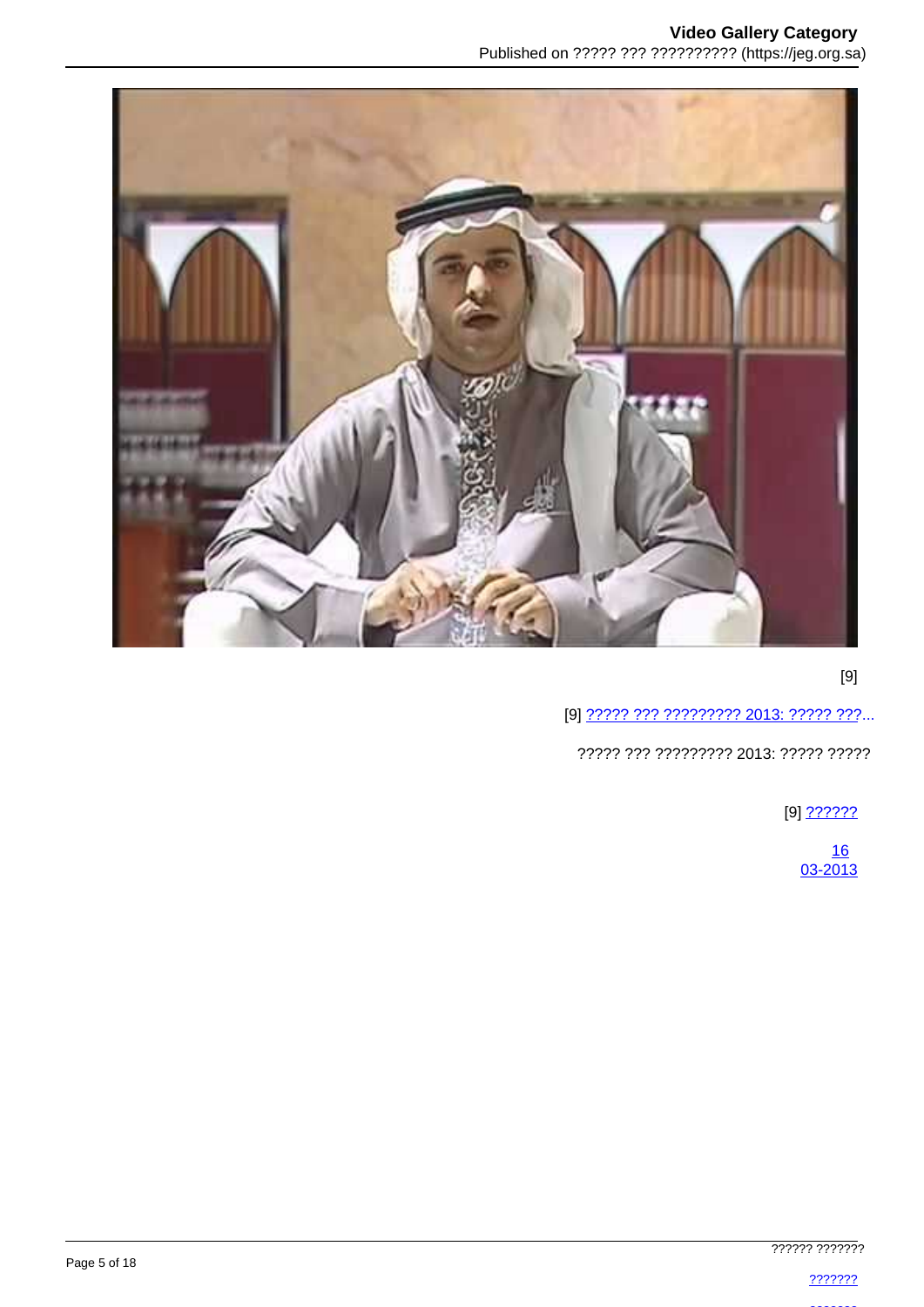

 $[10]$ 

[10] 22222 222 222222222 2013: 22222222 ????? ??? ????????? 2013: ????????

 $[10]$   $?$ ?????

 $\frac{20}{06 - 2012}$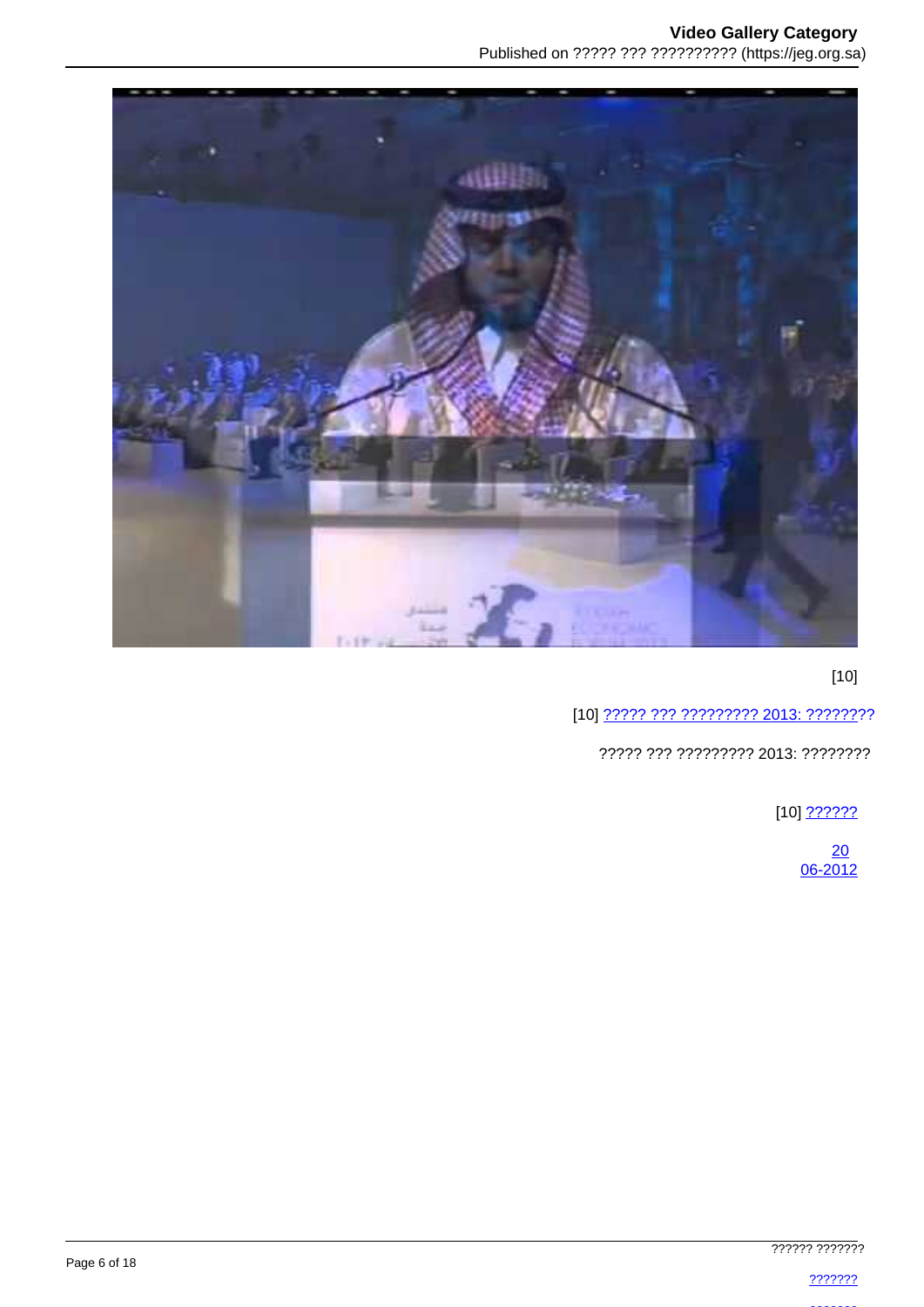$[11]$ 

[11] ??? ???? ????? - ?.???? ?????????

??? ???? ????? - ?.???? ????????

 $[11]$   $\overline{??\overline{??\overline ?}$ 

 $\frac{24}{07 - 2012}$ 

777777 777777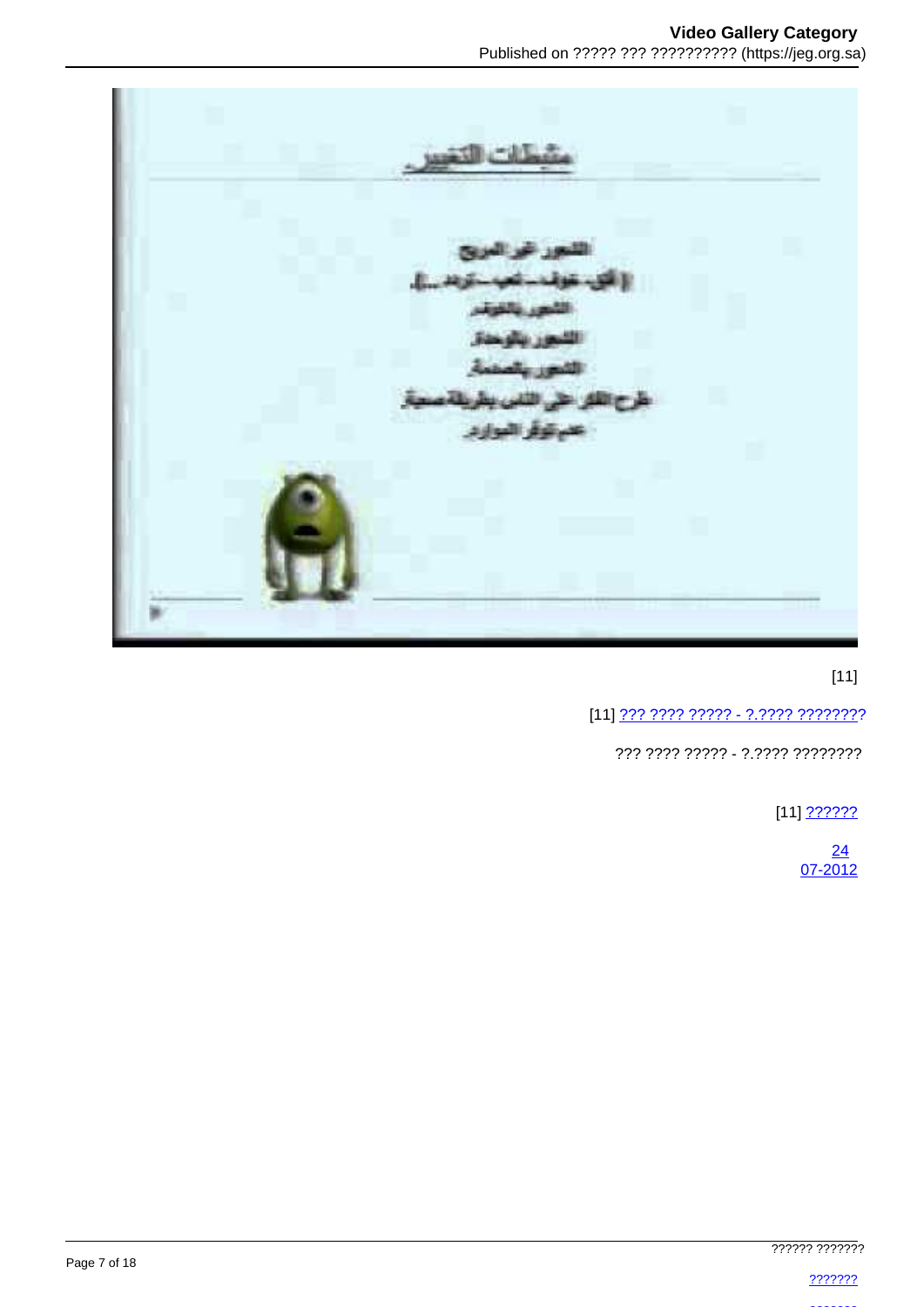



 $[12]$ 

[12] ????? ?????? ???? ??????? ????????? ...

 $[12]$   $??????$ 

04  $04 - 2013$ 

777777 777777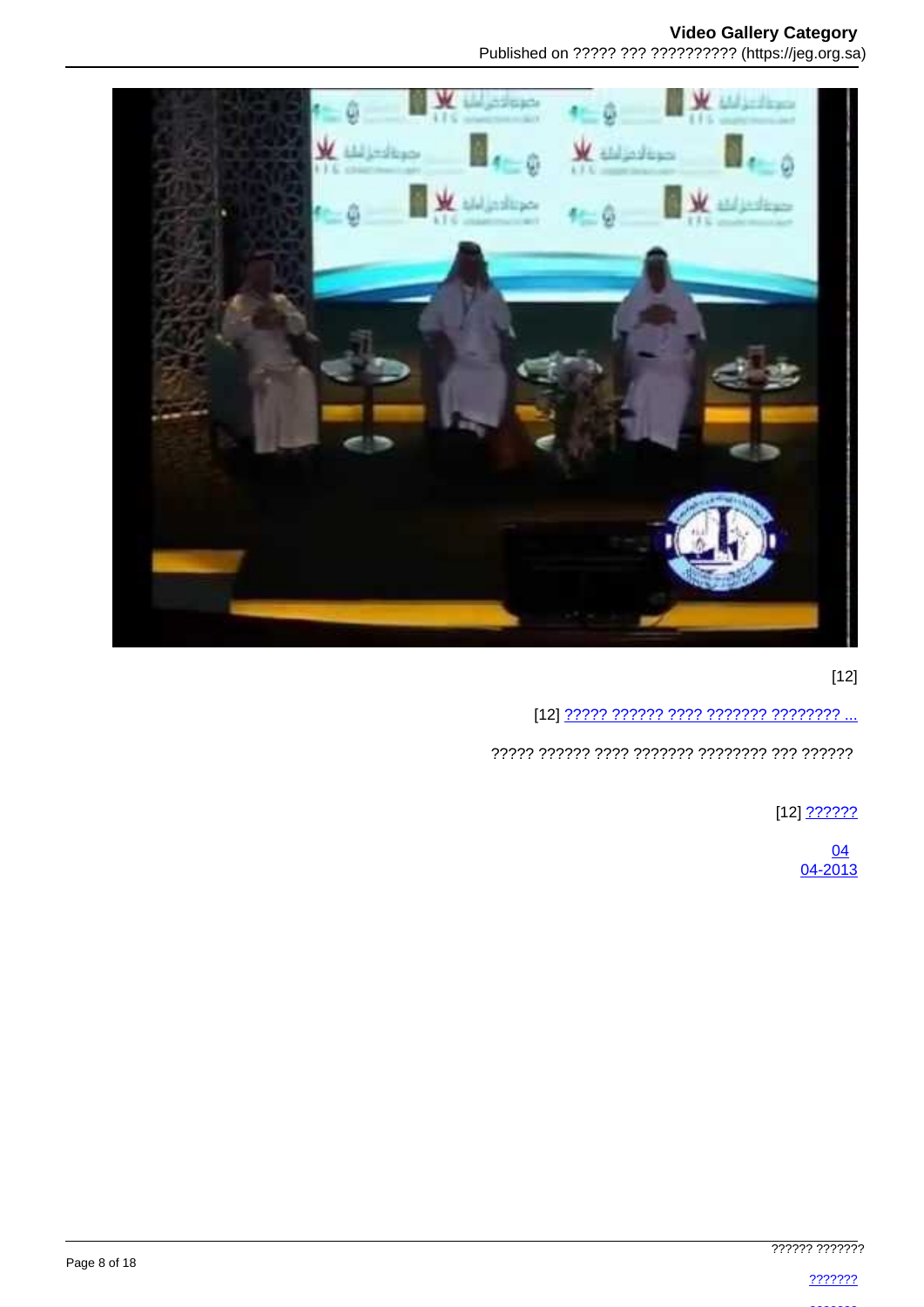

 $[13]$ 

[13] 222222 222222 - 2222 222222 222222 ?????? ?????? - ???? ?????? ??????

 $[13]$   $?$ ?????

 $\frac{15}{05 - 2012}$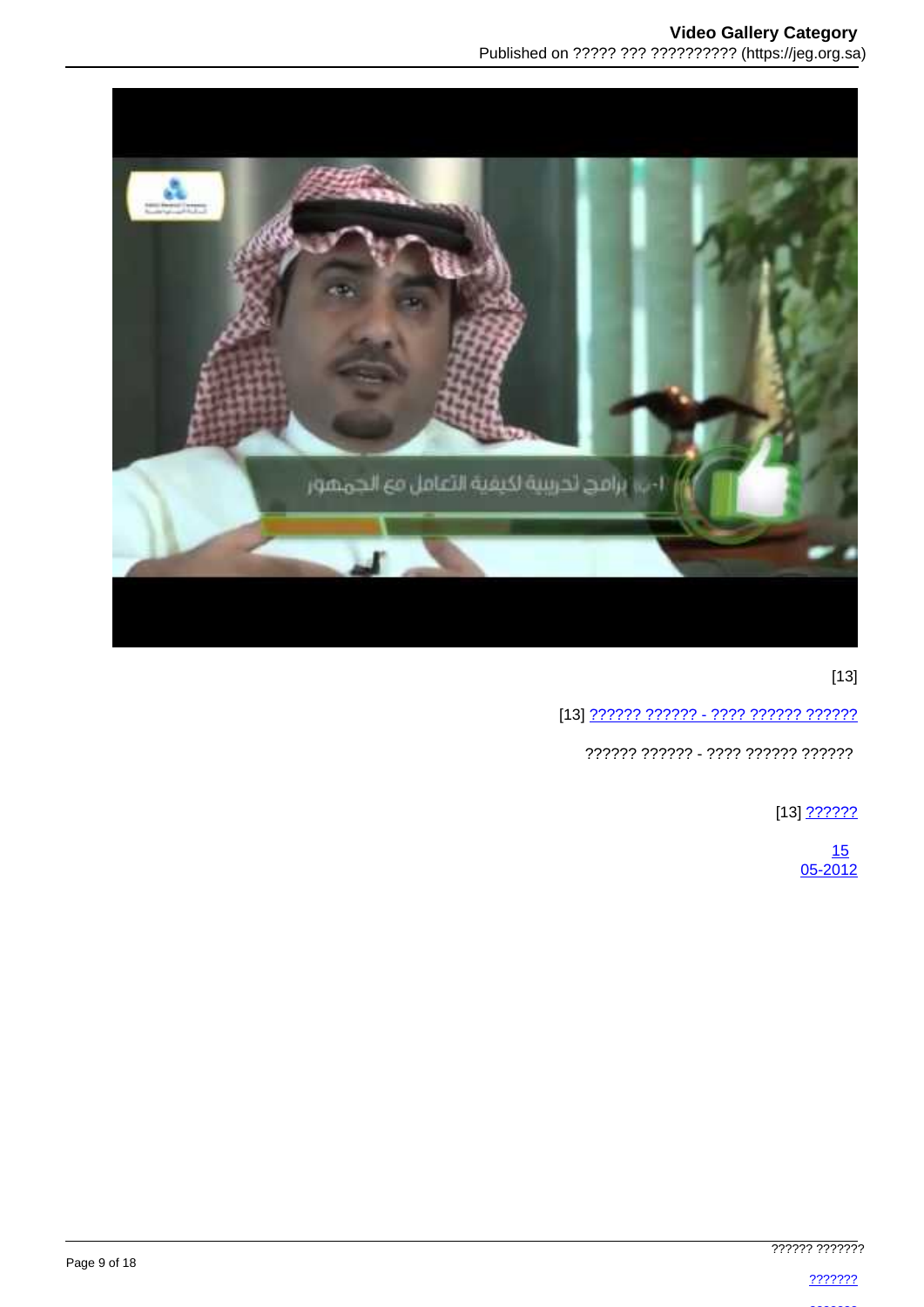

 $[14]$ 

[14] ???? ??????? ??????? ????????

???? ??????? ??????? ????????

 $[14]$   $??????$ 

 $\frac{13}{03 - 2012}$ 

777777 777777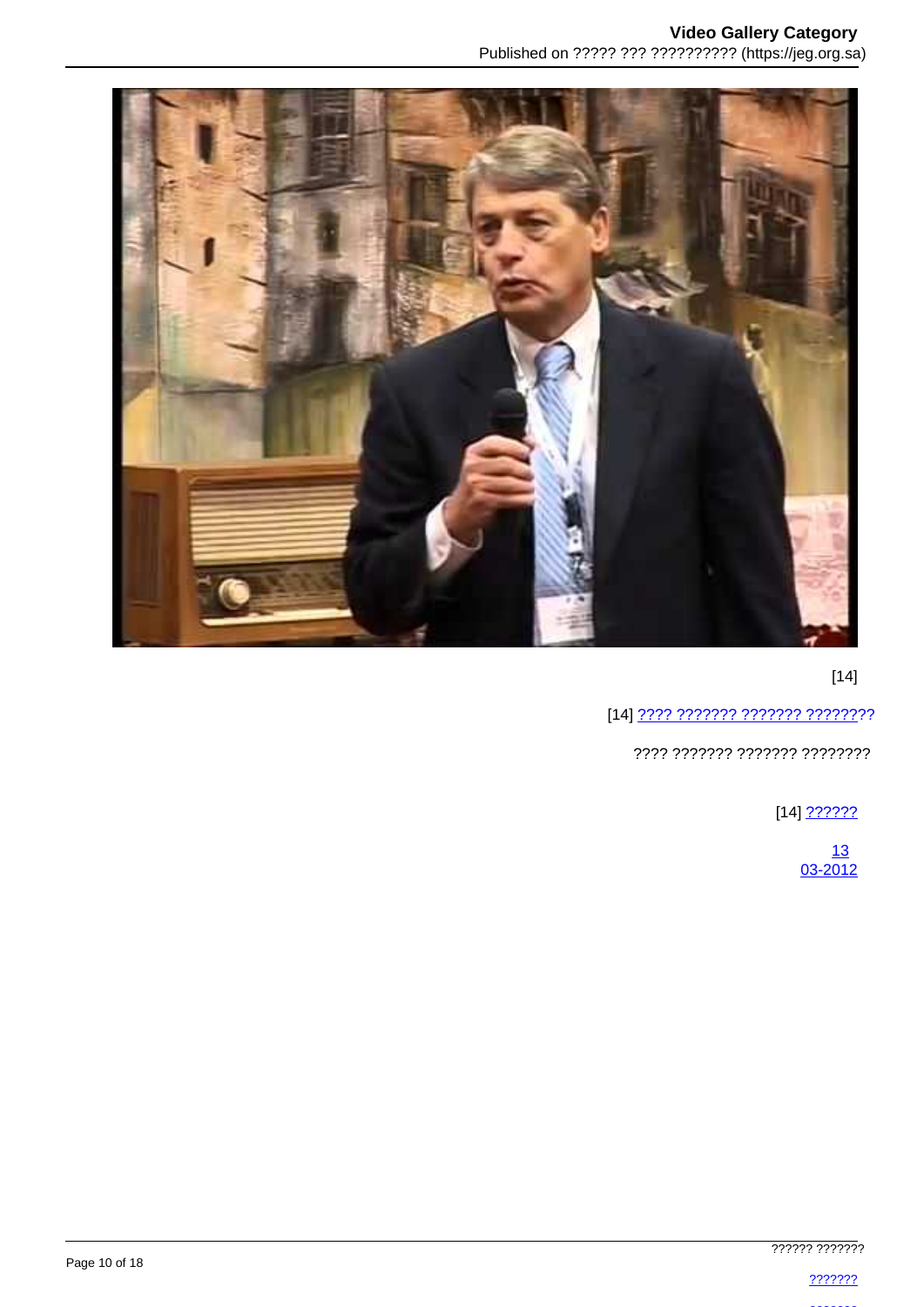

 $[15]$ 

[15] ??????? ??????????? ? ???? ?? ???? ...

777777 77777777777 7 7777 77 7777 - 7.7777 7777 7...

 $[15]$  ??????

 $\frac{11}{11-2012}$ 

777777 777777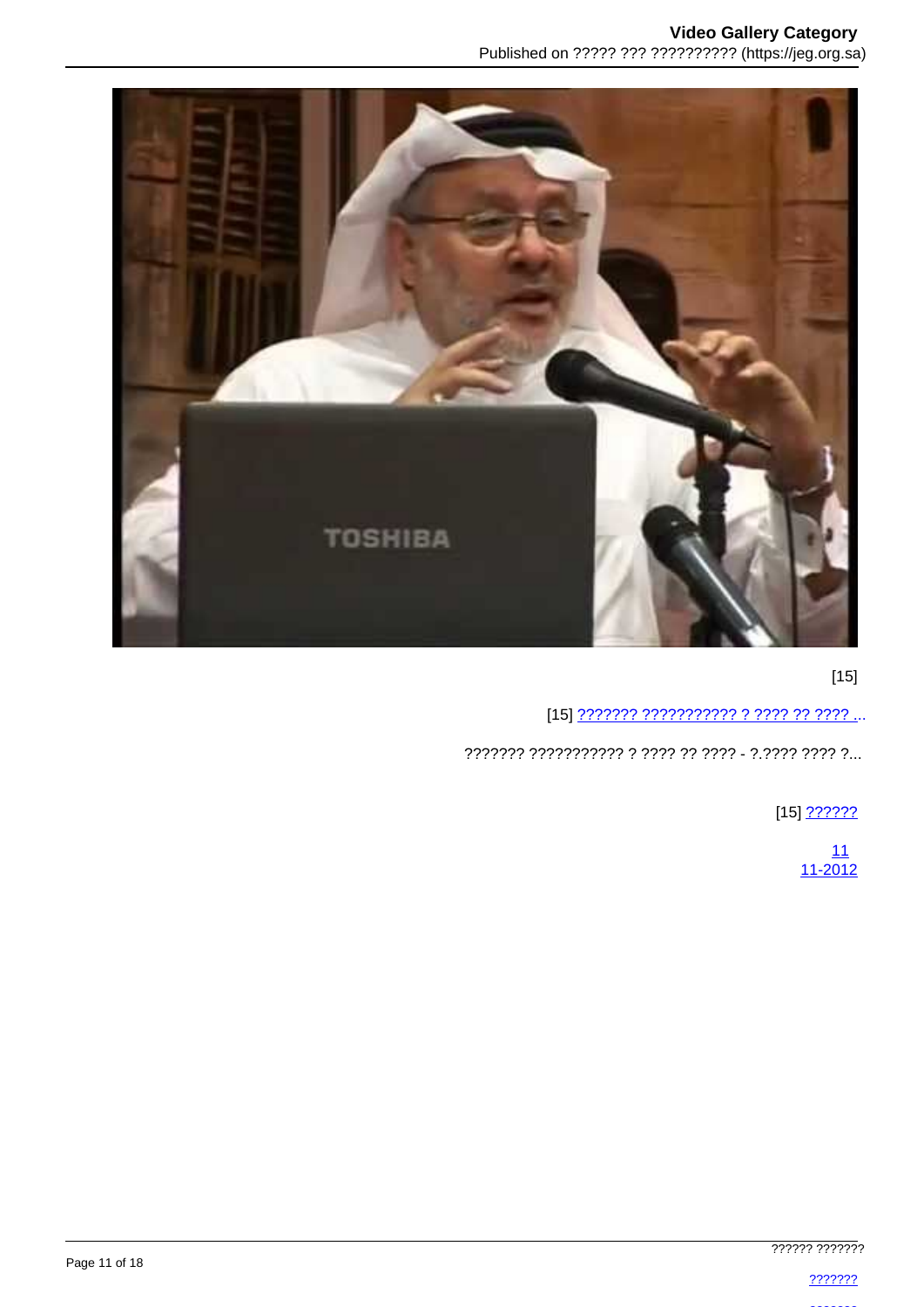

 $[16]$ 

[16] 2222222 2222222 222222222

??????? ??????? ?????????

[16] 222222

 $30$  $04 - 2012$ 

777777 777777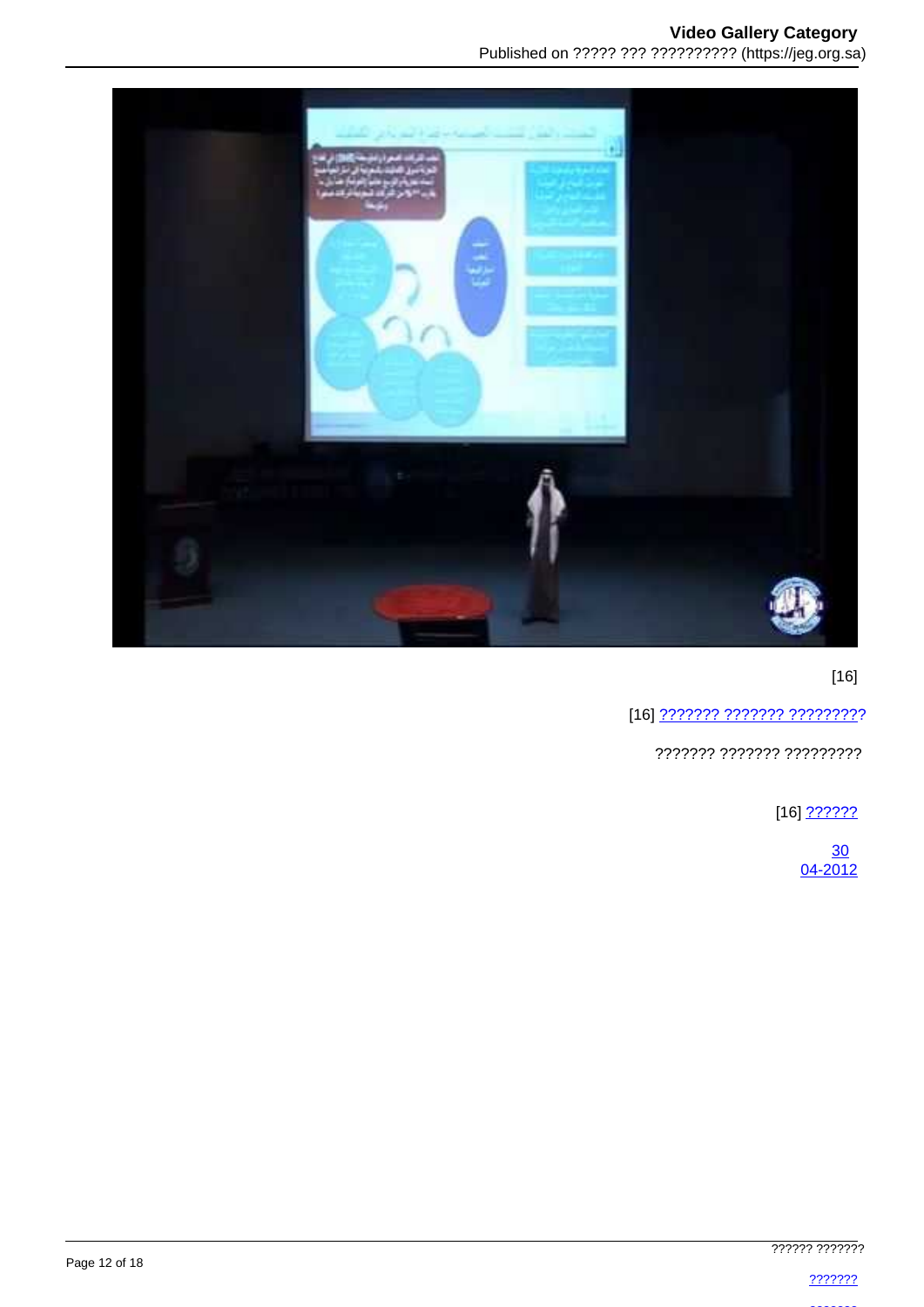

 $[17]$ 

[17] ??? ?????? ?? ????? ??????? ???????...

 $[17]$  ??????

 $20$ 03-2013

777777 777777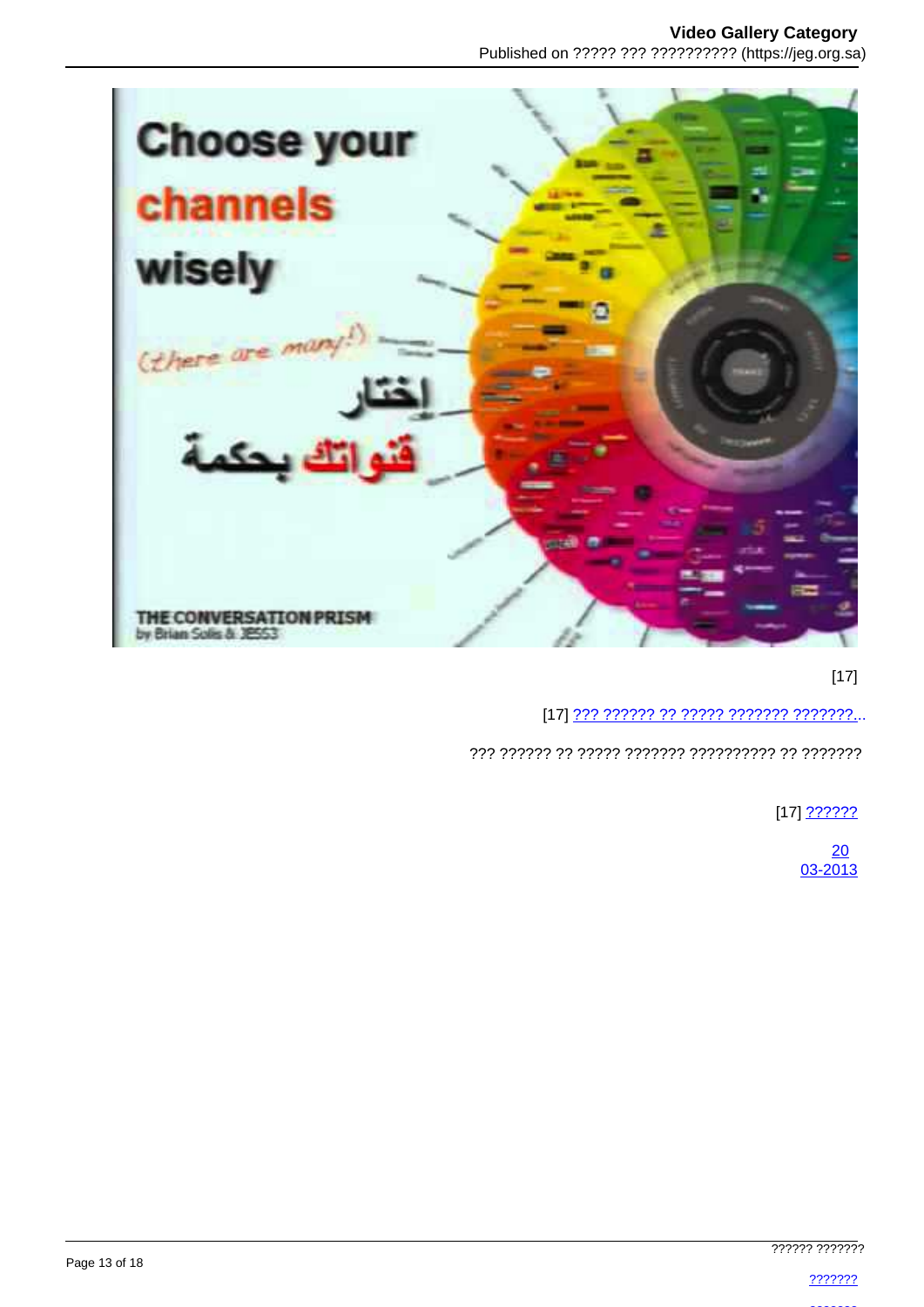

 $[18]$ 

[18] ????? ?????? ??? ???? - ????? ???? ...

 $[18]$   $??\frac{??\frac{??????}$ 

 $\frac{03}{03-2012}$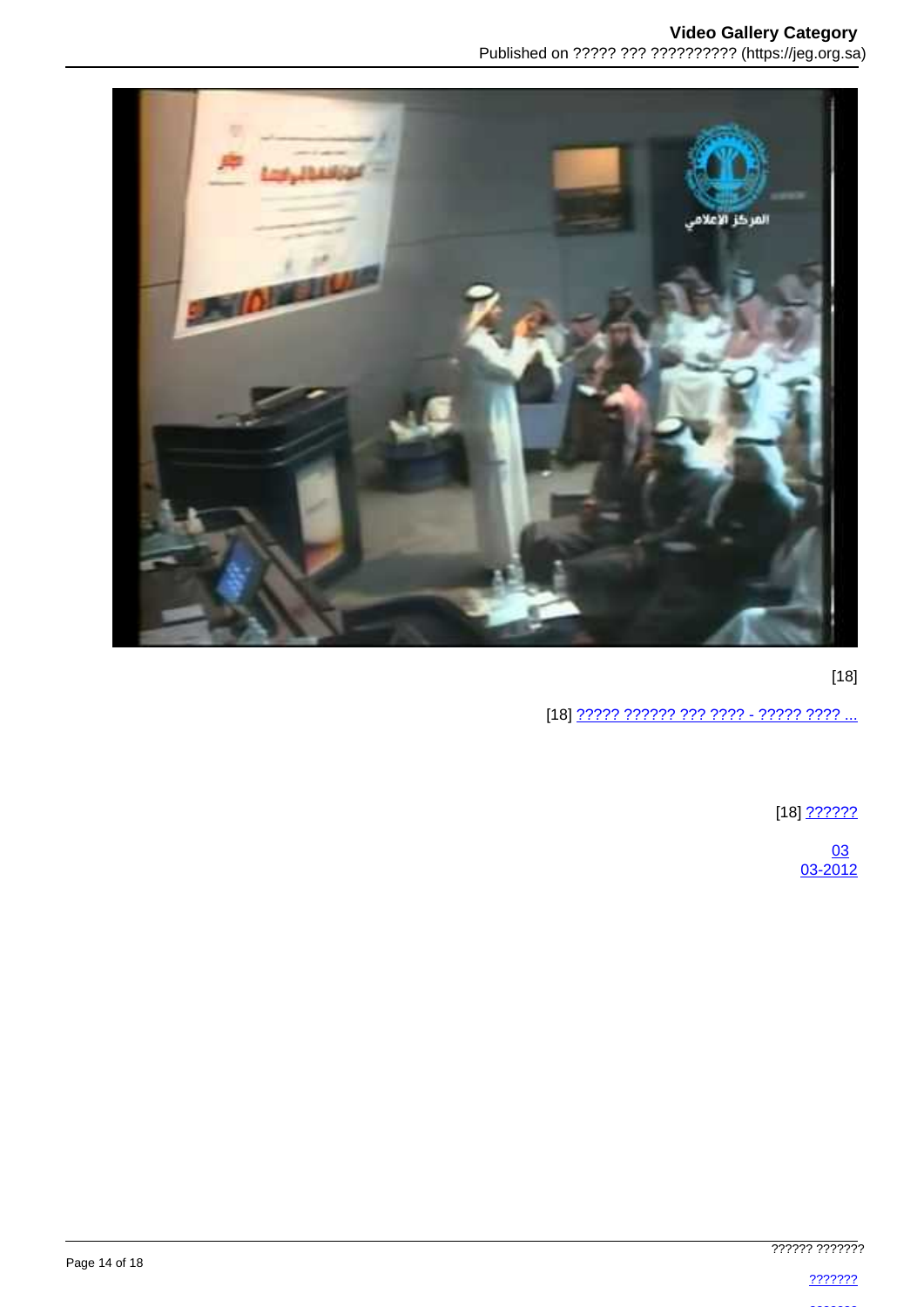

 $[19]$ 

[19] 22222 222 222222222 2012

77777 777 777777777 2012 7777777: 77 777 777777- ...

[19] 222222

?????

77777 77 7777 77777

222.22222

?????????

???? C2C (?????)

777777 7777777 777777777

???????

2222 2222222 (22222)

????? ???????

777777 777777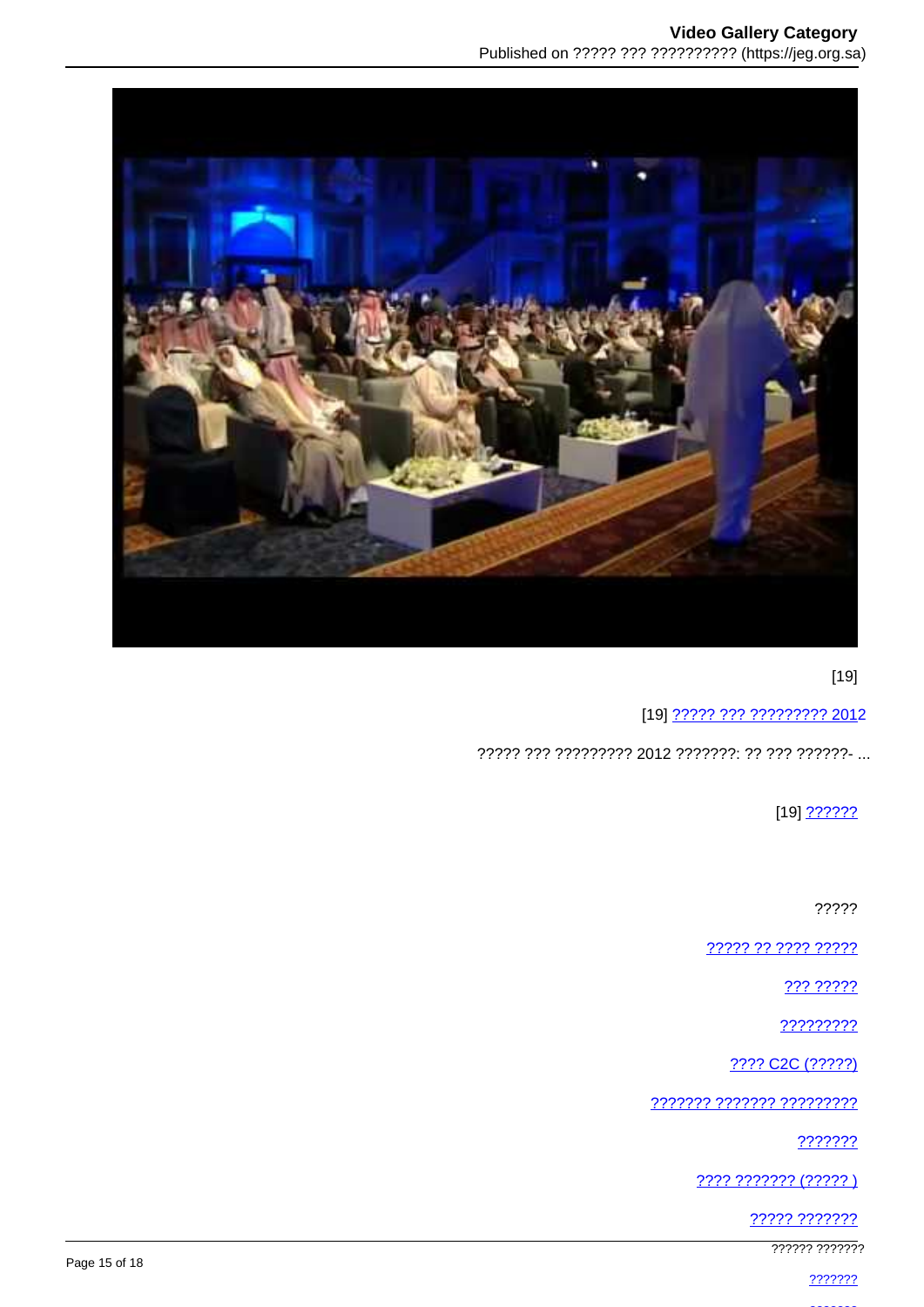???????

## <u> ???? ????? ????????? ???????</u>

<u>???????? ??????????</u>

????????? (?????)

????? ????????

?????? ????????

????????

???? ???? ??? (????? )

222222 2222222

2222 2222222

?????

<u> ????? ?????? ????? ????? ????</u>

????? ???? ???????

77777 777777 777777 7777777

77777 777777777 77777777

22222 22222 22222222

????? ????????? ???????

77777 77777777 7777777

?????

???? ?????

???? ???

?????

<u>??????? ??????????</u>

????????? ??????????

?????? ???????

????? ????????

?????? ????????

777777 7777777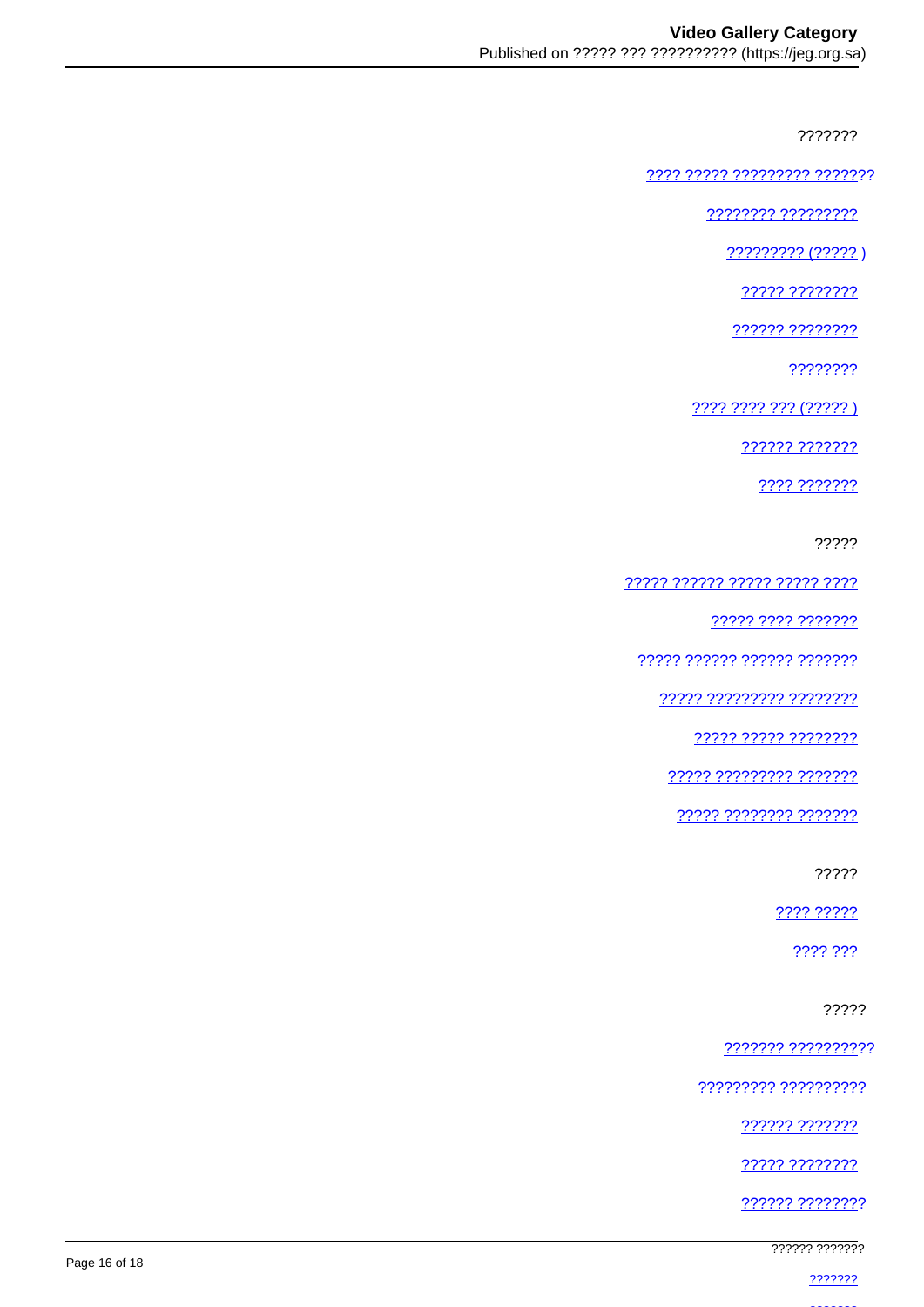????? ?????

22222 2222222

?????? ?????????

??????

English

???????

?? ???????

 $?? ???$ 

???????

???????

????? ????????

?????? ????????

<u> ???? ????????</u>??



???? ?????? ?????? © 2018 ????? ??? ??????????

https://jeg.org.sa/?q=ar/gallery/categories Source URL:

|               | <b>Links</b>   |
|---------------|----------------|
|               | ?????? ??????? |
| Page 17 of 18 | 2222222        |